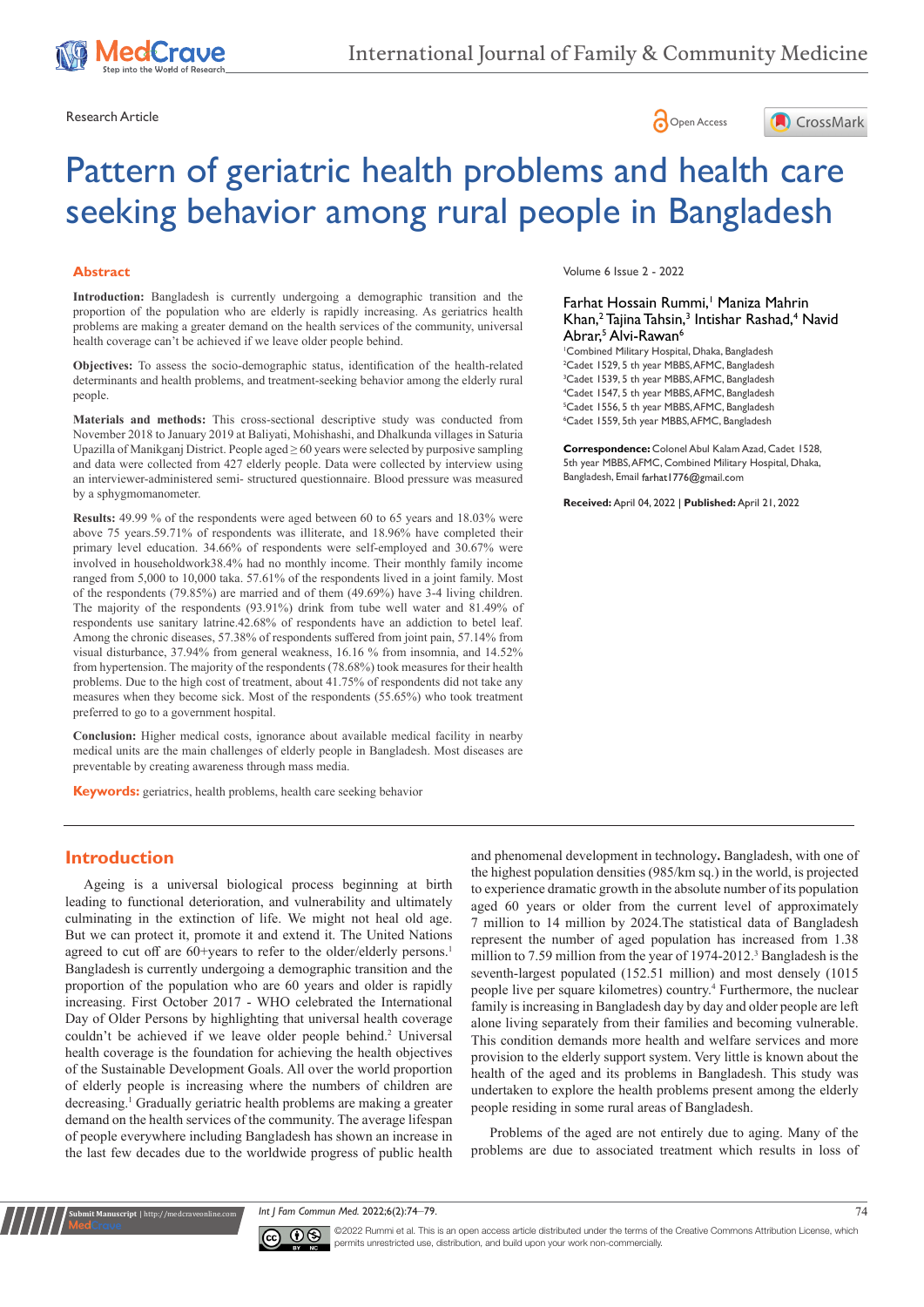income, loss of a role as a worker, a role shift from independent to dependent, and loss of contact with a social group with which they were day-to-day contact. In addition, there is a problem with spending free time. This leads to a negative self-image that corrodes one's mental health resulting in apprehension, anxiety, depression, and frustrations and life itself starts appearing as a burden. The common problems of the aged people include:

- I. Visual and Hearing disturbance
- II. HTN
- III. Joint pain
- IV. Diabetes Mellitus
- V. Insomnia
- VI. Anorexia
- VII. Bronchial Asthma
- VIII. Dyspnea
- IX. Atherosclerosis.

About 80% of the aged people in our country live in rural areas.4 Most of them suffer from some basic human problems like poor financial support, denial of diseases and absence of proper health and medicare facility, exclusion and negligence, deprivation, and socioeconomic insecurity.<sup>5</sup> Their sufferings are the cumulative sufferings of a lifetime. The elderly in rural people are not seen to live separately often. Their financial condition is poor and many of them are seen to be incapable of work or capable to do housework only, but not working to earn their daily bread. They are dependent on their children for support as at one time their properties are distributed amongst their offspring. They yet believe in spiritualists to heal them and the fact that He who has given the disease will also heal the disease.

# **Methods & materials**

This descriptive type of cross-sectional study with a blending of both qualitative and quantitative approaches (a mixed method) was carried out from November 2018 to January 2019,among 427 elderly persons at Baliyati, Mohishashi, Dhalkunda villages of Saturia Upazilla of Manikganj district. A convenience sampling technique was adopted to select the villages. Permanent residents of those villages with age  $\geq 60$  years who are physically and mentally stable were included in the study by purposive sampling. Travelers or temporary residents of that area and persons who aren't mentally and physically stable were excluded. An interviewer-administered semi-structured questionnaire containing both close and open-ended questions was used to collect data from elderly people. According to objectives, collected data were processed and analyzed by Microsoft Excel program. Both quantitative and qualitative data were presented by the appropriate table.

#### **Results**

The majority of the respondents (49.88%) belonged to 60-65 years of age group and 18.03% belonged to  $\geq$  75 year (Table 1). Among the respondent, 63% and 37%were male and female respectively with 82% of Muslim religion and 18% of Hindu religion (Table 2). Educational and occupational status demonstrated 59.71% were illiterate or can sign only, followed by 18.96% having primary level education, 11.48% were were jobless and 34.66% were self employed (Table 3). 57.61% elders lived in a joint family and 34.43% in nuclear family. Respondents included 79.85% married, 19.67% were widow/ widower; majority (41.69%) had 3-4 children and 2.57% had no living children (Table 4).

Table 1 Distribution of the respondents by age (n=427)

| (%)        |
|------------|
| 213(49.88) |
| 78(18.26)  |
| 59(13.81)  |
| 77(18.03)  |
| 427(100)   |
|            |

**Table 2** Distribution of the respondents by gender and religion (n=427)

| Variable | Percentage (%) |
|----------|----------------|
| Sex      |                |
| Male     | 269 (63)       |
| Female   | 158 (37)       |
| Religion |                |
| Muslim   | 296 (82)       |
| Hinduism | 131 (18)       |

**Table 3** Distribution of the respondents by educational and occupational status (n=427)

| Variable                   | Percentage (%) |
|----------------------------|----------------|
| <b>Educational status</b>  |                |
| Illiterate/ Sign only      | 55(59.71)      |
| Primary                    | 81 (18.96)     |
| High-school                | 51(11.94)      |
| SSC/ Equivalent            | 25 (5.85)      |
| HSC/ Equivalent            | 8(1.87)        |
| Graduate and above         | 4(0.94)        |
| Others/Informal            | 3(0.71)        |
| <b>Occupational status</b> |                |
| Can't work                 | 49 (11.48)     |
| Employed                   | 52 (12.17)     |
| Self-employed              | 148 (34.66)    |
| Retired                    | 47 (11.01)     |
| Household work             | 131 (11.48)    |

**Citation:** Rummi FH, Khan MM, Tahsin T, et al. Pattern of geriatric health problems and health care seeking behavior among rural people in Bangladesh. *Int J Fam Commun Med.* 2022;6(2):74‒79. DOI: [10.15406/ijfcm.2022.06.00268](https://doi.org/10.15406/ijfcm.2022.06.00268)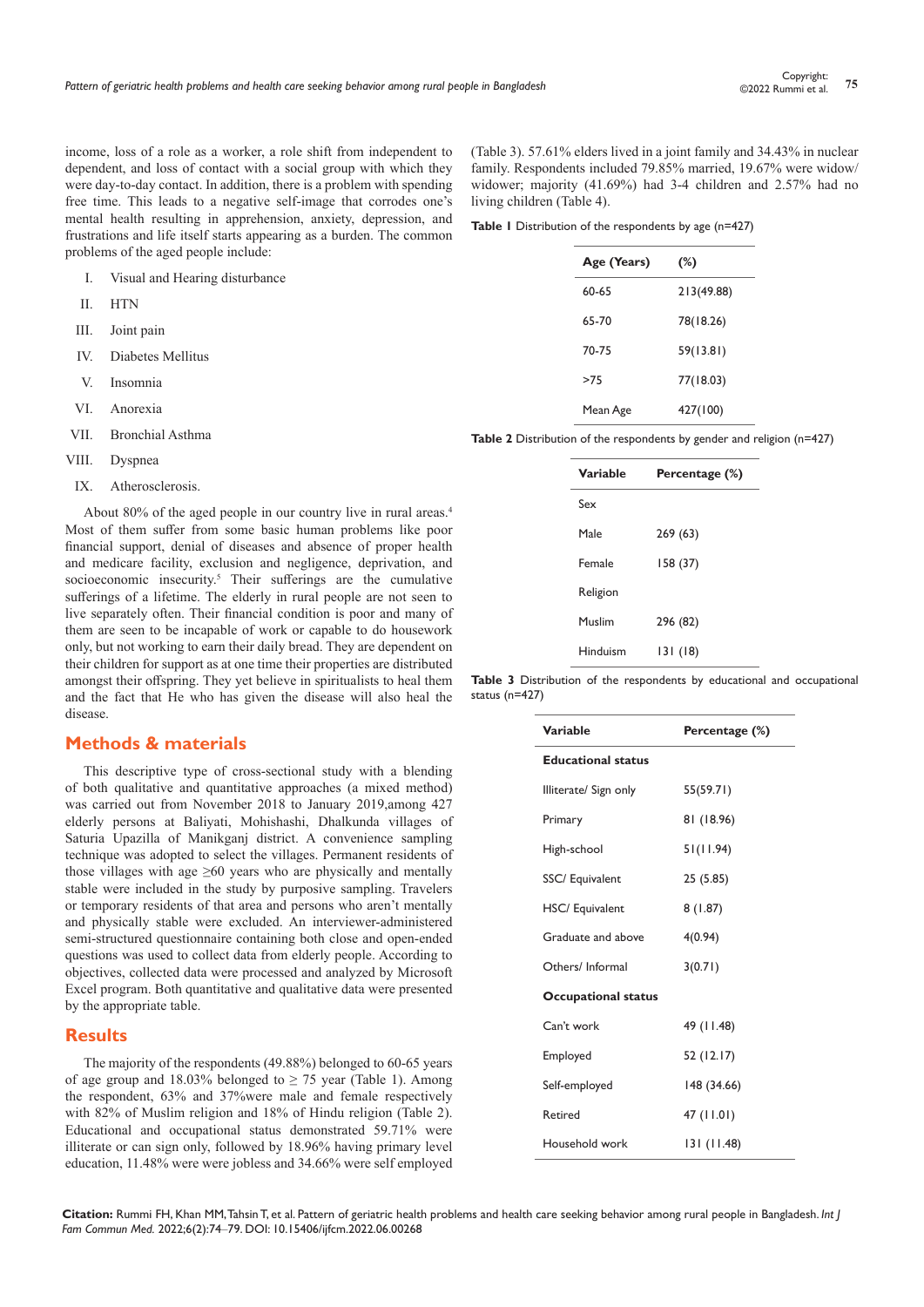|  | <b>Table 4</b> Distribution of respondents according to the type of family, marital |  |  |  |
|--|-------------------------------------------------------------------------------------|--|--|--|
|  | status, number of living children (n=427)                                           |  |  |  |

| Variable                  | Percentage (%) |
|---------------------------|----------------|
| <b>Type of family</b>     |                |
| Nuclear                   | 147 (34.43)    |
| <b>Joint</b>              | 246 (57.61)    |
| <b>Extended</b>           | 34 (7.96)      |
| <b>Marital status</b>     |                |
| Single/ Divorced          | 2(0.46)        |
| Widow/Widower             | 84 (19.67)     |
| Couple/ Married           | 341 (79.85)    |
| Number of living children |                |
| Child less                | 11(2.57)       |
| 2-Jan                     | 136 (31.85)    |
| 4-Mar                     | 178 (41.69)    |
| $\geq 4$                  | 102 (23.88)    |

38.4% had no monthly income and 25.99% had <5000 Bangladeshi Taka whereas family income of 5,000-10,000 was 33.49% and <5000 by 11.71% (Table 5). Among the respondents, 93.44% drinks tube well water whereas 6.02% use supplied water; the majority uses (81.49%) sanitary latrine and 18.51% use kacha latrine; betel leaf was the most common habits followed by tobacco users 23.63% (Table 6). Working capability showed 81.73% could work independently and 10.77% were incapable of working physically; 54.33% suffered from acute illness once-two times in a year and 19.67% suffered ≥4 times. 67.21% suffered from cough with cold followed by 53.39% fever (NOS) with multiple responses. 62.76% and 25.99% of the respondents suffered from chronic illness of < 5 years and 5-10 years respectively (Table 7). Blood pressure status was found normal in 55.04% and severe hypertensive was only 1.17% (Table 8). 78.69% of the respondents took treatment for disease and 21.31% didn't take any treatment due to high treatment cost or as medicines were not free (41.75%); 55.65% preferred to take treatment from hospital/clinical and 23.81% from during seller at pharmacy; hospital/Clinic was chosen because of effective and safe treatment whereas 34.82% chose treatment as it was easily available. 66.74% of the respondents didn't require hospitalization in past 5 years and 69.72% chose government hospital (Table 9).

Table 5 Income of the respondents (n=427)

| Taka        | (%)        |
|-------------|------------|
| Self        |            |
| $<$ 5000    | 111(25.99) |
| 5000-10000  | 80(18.73)  |
| 10000-15000 | 45(10.53)  |
| >15000      | 27(6.32)   |
| No income   | 164(38.)   |

| Table Continued |  |
|-----------------|--|
| $T_2$ ko        |  |

| Taka        | (%)        |
|-------------|------------|
| Family      |            |
| < 5000      | 50(11.7)   |
| 5000-10000  | 143(33.49) |
| 10000-15000 | 98(22.95)  |
| 15000-20000 | 70(16.39)  |
| >20000      | 66(15.46)  |

**Table 6** Distribution of health-related determinants among respondents (n=427)

|                              | Percentage (%) |  |  |
|------------------------------|----------------|--|--|
| Sources of drinking water    |                |  |  |
| Tube well/Deep well          | 401 (93.91)    |  |  |
| Supplied water               | 26 (6.02)      |  |  |
| <b>Type of latrine used</b>  |                |  |  |
| Sanitary                     | 384 (81.49)    |  |  |
| Katcha                       | 79 (18.51)     |  |  |
| <b>Personal habits</b>       |                |  |  |
| <b>Betel Leaf</b>            | 251 (42.68)    |  |  |
| Tobacco                      | 139 (23.63)    |  |  |
| Tea/ Coffee                  | 120 (20.41)    |  |  |
| Sadapata                     | 8 (1.36)       |  |  |
| Drugs                        | 2(0.34)        |  |  |
| Nothing                      | 68 (11.56)     |  |  |
| <b>***Multiple responses</b> |                |  |  |

**Table 7** Health status of respondents (n=427)

|                                                 | Percentage (%) |
|-------------------------------------------------|----------------|
| <b>Working Capability</b>                       |                |
| Can work independently                          | 349 (81.73)    |
| Can work with help of others                    | 32 (7.49)      |
| Can't work                                      | 46 (10.77)     |
| Times of suffering from acute illness in a year |                |
| 1-2 times                                       | 232 (54.33)    |
| 3-4 times                                       | 111 (25.99)    |
| $\geq 4$                                        | 84 (19.67)     |
| <b>Types of acute illness</b>                   |                |
| Fever NOS                                       | 228 (53.39)    |
| Cough and cold                                  | 287 (67.21)    |
| Bronchial asthma                                | 68 (15.93)     |
| Diarrhea/constipation                           | 60 (14.05)     |
| UTI                                             | 20 (4.68)      |
| <b>PUD</b>                                      | 157 (36.77)    |
| Headache                                        | 141 (33.02)    |
| Others                                          | 10(2.34)       |

**Citation:** Rummi FH, Khan MM, Tahsin T, et al. Pattern of geriatric health problems and health care seeking behavior among rural people in Bangladesh. *Int J Fam Commun Med.* 2022;6(2):74‒79. DOI: [10.15406/ijfcm.2022.06.00268](https://doi.org/10.15406/ijfcm.2022.06.00268)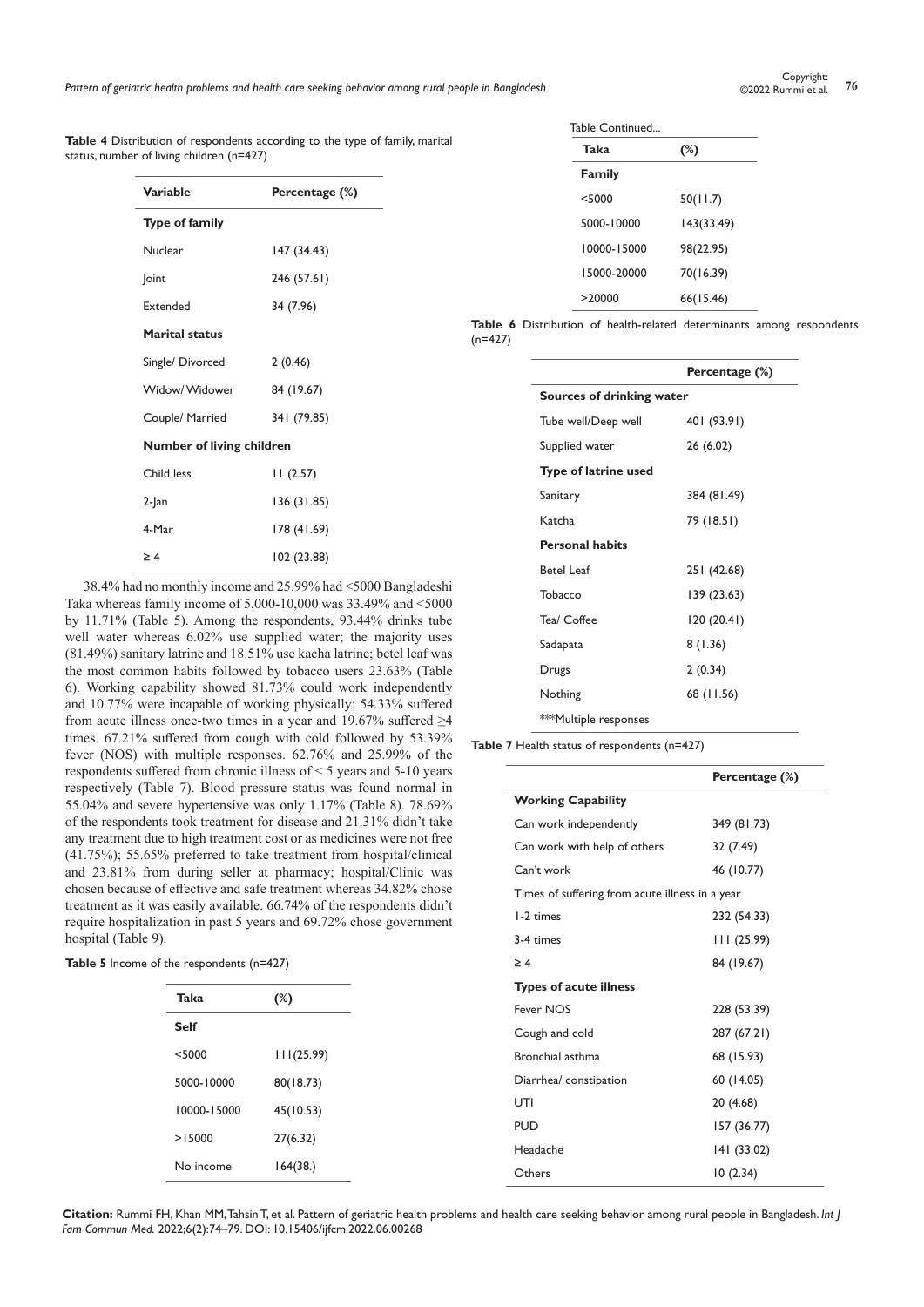*Pattern of geriatric health problems and health care seeking behavior among rural people in Bangladesh* **<sup>77</sup>** Copyright:

Table Continued... Table Continued...

|                                           | Percentage (%) |
|-------------------------------------------|----------------|
| <b>Types of chronic illness</b>           |                |
| Visual disturbance                        | 244 (57.14)    |
| Hearing disturbance                       | 65 (15.22)     |
| Joint pain                                | 245 (57.38)    |
| Dyspnea/ palpitation                      | 63 (14.75)     |
| Generalized weakness                      | 162 (37.94)    |
| Tension/ anxiety/ depression              | 35(8.19)       |
| Anorexia                                  | 51 (11.94)     |
| Dysuria                                   | 15(3.51)       |
| Insomnia                                  | 69 (16.16)     |
| Hot flushes                               | 8(1.87)        |
| Hypertension                              | 62 (14.52)     |
| Diabetes mellitus                         | 21 (4.92)      |
| Bronchial asthma                          | 37 (8.67)      |
| Skin disease                              | 32 (7.49)      |
| Constipation/ Diarrhea                    | 35(8.19)       |
| Others                                    | 32 (7.49)      |
| *** Multiple responses                    |                |
| Duration of suffering of chronic diseases |                |
| <5 years                                  | 268 (62.76)    |
| 5-10 years                                | 111(25.99)     |
| $\geq$ 10 years                           | 48 (11.25)     |

**Table 8** Status of blood pressure in respondents (n=427)

| Blood pressure(mm Hg)          | Percentage (%) |
|--------------------------------|----------------|
| Normal (<130/<80)              | 235(55.04)     |
| Mild HTN (140-159/90-99)       | 144(33.73)     |
| Moderate HTN (160-179/100-109) | 43(10.07)      |
| Severe HTN (>180/>110)         | 5(1.07)        |

**Table 9** Information related to health-seeking behavior (n=427)

| <b>Variables</b>                                  | Percentage (%) |
|---------------------------------------------------|----------------|
| Measures were taken for the treatment of diseases |                |
| Yes                                               | 336 (78.69)    |
| No                                                | 91(21.31)      |
| Causes of not taking any measures $(n=91)$        |                |
| Don't know where to go                            | 4(4.39)        |
| No health-care at the locality                    | (1.09)         |
| Poor communication                                | (1.09)         |
| Health care not familiar                          | 5(5.49)        |
| Non-cooperation of health care provider           | (1.09)         |
| Treatment cost high or medicine not free          | 38 (41.75)     |

| <b>Variables</b>                                   | Percentage (%) |
|----------------------------------------------------|----------------|
| Other family members did not allow                 | 2(2.19)        |
| May be cured without medicine                      | 33 (36.26)     |
| others                                             | 6(6.59)        |
| Treatment preference (n=336)                       |                |
| Spiritualist                                       | 11(3.27)       |
| Private/NGO                                        | 37 (11.01)     |
| Traditional/ ayurvedic medicine                    | 1(0.29)        |
| Pollichikitsok                                     | 16(4.76)       |
| Pharmacy man(drug seller)                          | 80 (23.81)     |
| Homeopath                                          | 4(1.19)        |
| Hospital/ clinic                                   | 187 (55.65)    |
| Reasons for preferring treatment (n=336)           |                |
| Easily available                                   | 117(34.82)     |
| Effective and safe treatment                       | 132 (39.29)    |
| Low cost                                           | 34(10.11)      |
| Familiar                                           | 15(4.46)       |
| Suggested by others (friend and family)            | 38 (11.31)     |
| Hospitalization in the last 5 years (n=427)        |                |
| Yes                                                | 142 (33.25)    |
| No                                                 | 285 (66.74)    |
| Type of hospital preferred for admission $(n=142)$ |                |
| Government hospital                                | 99 (69.72)     |
| Private hospital                                   | 39 (27.46)     |
| <b>NGOs</b>                                        | 04 (2.81)      |

## **Discussion**

This study was conducted to assess the geriatric health problems and health care seeking behavior among rural people in Bangladesh. A total of 427 elderly people above the age of 60 years, willing to respond and were permanent residents of Saturia and Dhamrai Upazilla, were selected as our respondents. Among 427 respondents most of them were within the age of 60-65 years (49.9%) and lowest were in the age group more than 75 years (18.03%).Majority of our respondents are Muslim (63%) and the rest are Hindus. Our survey showed 63% male and 37% female. According to a UN survey 2011, in our country, 47% people belong to the age group of 60-64yrs and 28% belong to age group of 65-69 yrs and rest in> 70 years age group. Besides, studies of UN department of economic and social affairs population division shows that 86% of the country's populations are Muslims.<sup>6</sup> Our study age group is similar to the UN study; dissimilarity in religion may be due to our small scale study. According to Bangladesh Bureau of statistics, among the age group of 60-64yrs married are 75.2% & Widowed 22.9%, in age group of 70-74yrs married are 60.9% & widowed 37.2% which almost similar to our study which showed 79.85% of them were married, 18.73% had lost their better half. Among the married respondents 41.69% were blessed with 3-4 living children. In a study by Dhaka medical college in 2003, it shows 71% people live in joint family and about 19.6% live in a family which has more than 9 members.<sup>7</sup> Our study differed from them by having

**Citation:** Rummi FH, Khan MM, Tahsin T, et al. Pattern of geriatric health problems and health care seeking behavior among rural people in Bangladesh. *Int J Fam Commun Med.* 2022;6(2):74‒79. DOI: [10.15406/ijfcm.2022.06.00268](https://doi.org/10.15406/ijfcm.2022.06.00268)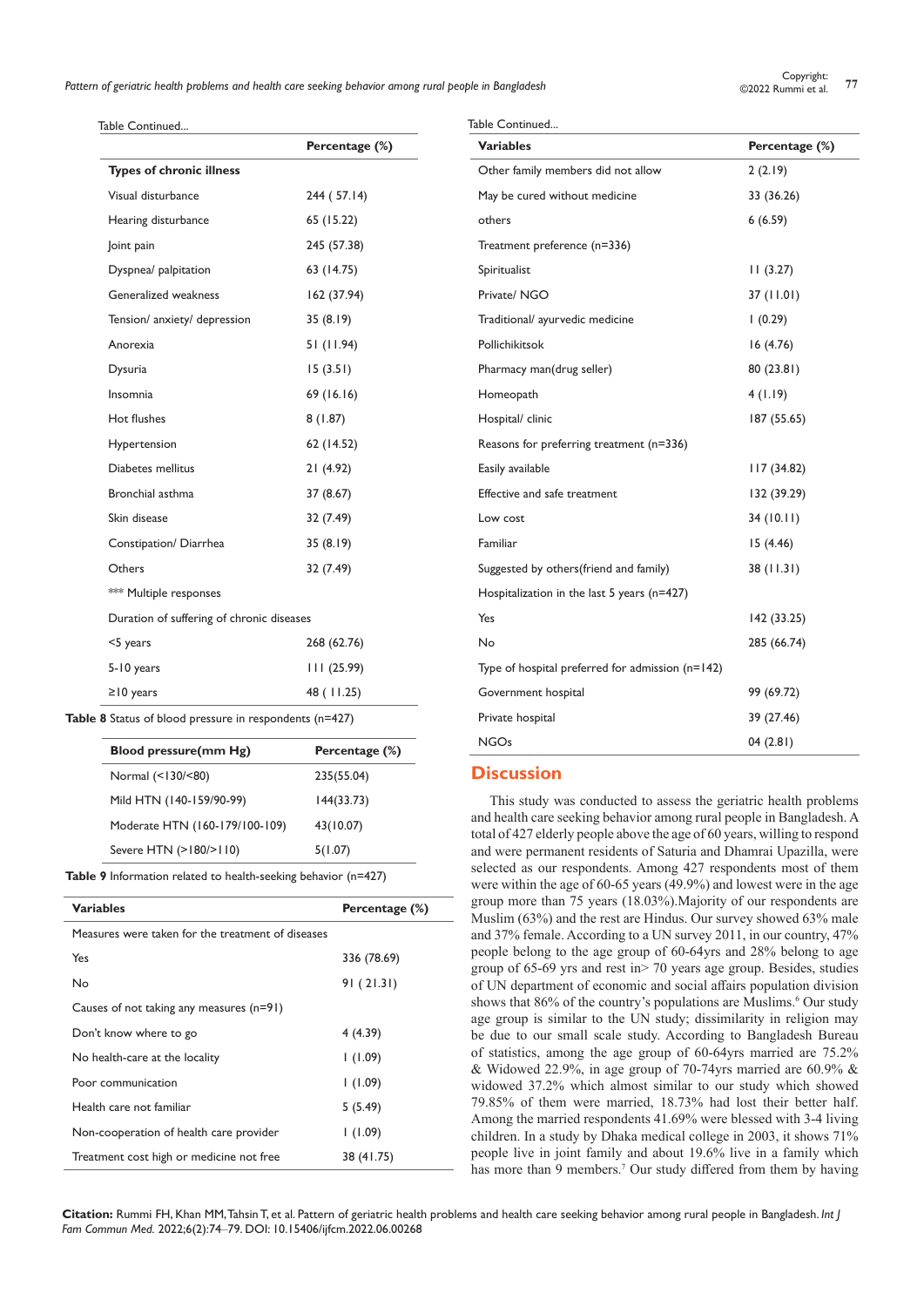decreased number of people living in joint (57%) and extended family with their children and grandchildren, this difference may be due to poverty, lowered family values and improved living facility.

 According to a study conducted by Suraiya Zabeen published in the journal of rural health & health seeking behavior of rural people, 58.2% of the respondents can work and 41.8% of them can't work.<sup>8</sup> Our percentage of working respondents were more than her as her study was conducted on population above 65 years and improved facility for work. According to a journal on bioethics by Shamima Parveen, it shows that 48% people over age of 60 live below the poverty line and 85% are unemployed. The study also shows that 69.2% people are illiterate and 14.7% has passed the primary level.<sup>9</sup> This difference of employed population is may be due to collection of data on their workplaces on the 1<sup>st</sup> day as well as increased working facilities as stated earlier. On a similar cross sectional study carried out during March June, 2001, at Prabin Hitayishi Hospital, Bangladesh Association of Aged and Institute of Geriatric Medicine (BAAIGM), Agargaon, Sher- e -Bangla Nagar, Dhaka. Out of 107 respondents, 23.4% were employed, 46.7% had self-income.10 According to the Department of Public Health Engineering of Bangladesh government, Bangladesh has achieved a remarkable success providing 97% of rural population with bacteriologically safe tube-well water.<sup>11</sup> This is proved by our study which reveals that 93.4% of our respondents had access to tube well water.

It was observed that 81.49% of our respondents had access to sanitary latrine which almost corresponds to a similar study done by BRAC where 72% of their respondents had access to sanitary latrine and 18.51% of our respondents still use kacha latrine.<sup>12</sup> According to a survey by Dhaka medical college, about 35% people who are  $61+$  age smokes tobacco among which 97.6% were male.<sup>8</sup> Our study showed more percentage of tobacco smoking due to easy availability. According to a study in Southeast Asia done by Pt J.N.M medical college, Raipur, India regarding prevalence and determinants of hypertension in elderly people about half of the study population were hypertensive<sup>13</sup> and according to US National Library of Medicine National Institutes of Health about hypertension review in Bangladesh 40-65% of elderly people suffer from high blood pressure.14 But surprisingly our study revealed 55.04% normotensive which may be due to improved treatment facility regularity in taking antihypertensive medication due to improved health consciousness. Most of our respondents of 54.33% had been attacked with episodes of acute illness 1-2 times in a year which include fever (53.39%), cough (67.21%), bronchial asthma (15.93%), diarrhea (14.05%), UTI (4.68%), PUD (36.77%), headache (33.02%) and other diseases like gum pain, gum bleeding etc.

Among our respondents 62.76% had been suffering from chronic illness for the past 1-4yrs, 25.99% for the past 5-10 years and 11.25% for more than 10 years. Visual disturbance 57.14% ,hearing disturbance 15.22%,joint pain 57.38%, hypertension 14.52%, general weakness 37.94% were very much prevalent amongst our study population with some other diseases(7.49%) like Rheumatoid arthritis, osteoporosis, back pain, frozen shoulder, cataract, palpitation, chest pain. According to a study by icddrb, the common health problems of geriatric population in Bangladesh are Diarrheal disease (16.1%), skin disease (15.7%), anemia (9%), intestinal parasites (8.7%), gynecology and obstetrics problems (7.5%), isolated fever (6.7%), eye problems (5.4%), weakness/malnutrition (5.3%), ENT problems (1.8%) and some other problems as well. Most people have been suffering from chronic illnesses for 2-4 years.<sup>15</sup> In our study visual disturbances were more prevalent because it encompasses a broad spectrum including myopia, hypermetropia, presbyopia, diplopia and other problems whereas other studies includes only infection and operations. Besides icddrb considered malnutrition as the factor for generalized weakness whereas we included aging, anorexia etc. According to a journal by Dr Suraiya Zabeen, among 411 elderly persons on their health seeking behavior, 45.7% sought treatment from private hospital, 32.3% from non registered practitioners, 18.9% from government hospital and remaining 3.1% used home remedies or sought help from traditional healers. Their main reasons for such choices were the availability, cost and affordability of treatment.<sup>16</sup> In our study private hospitals were not preferred as there were facilities of government hospitals and improved health service facility.

## **Conclusion**

The root causes of vulnerably of elderly are medical, economical, emotional and Social issues which are concerns not only for the individual or family, but also a concern for the community. Increase in medical costs, ignorance about available medical facility in nearby medical units is main challenges of elderly facing in Bangladesh. Elderly have knowledge, experience, and wisdom. Society can use these resources of elderly in the national reconstruction. It is our ethical and moral responsibility to extend our helping hands towards our senior citizen so that they can pass their ending days of life with respect, proper care, food security. Poor health care service, mistreatment from the family members and threat from meeting basic needs, unhygienic living condition and poor sanitary system, isolation and loneliness, unsuitable transport system and poor recreational facilities are very much associated with the life of the elderly in Bangladesh. In this context, the need for a social welfare program for the elderly both from the government as well as public sector is emerging and requires serious attention in future years. Bangladesh government, through 'Bangladesh Association for Aged and Institute for Geriatric Medicine has taken a policy in 2007 named the 'National Policy in Aging' which has improved the conditions of geriatric health but we still have a long way to go. We recommend that health care for aged people should be made free for the people who cannot afford it, or at least given at a subsidized rate. Government may increase outdoor service units in government hospitals and special free transport services for the elderly. It was a purposive study and we have chosen our sample based on non-probability purposive sampling technique and the chosen sample may not represent the actual population of the Saturia Upazilla. In this context we recommend nationwide large scale study on geriatric health problems so that national policy can be made to mitigate suffering of elderly.

#### **Acknowledgment**

This article is the part of a research carried out during residential field visit (RFST) in partial fulfillment of the requirement of the course of Community Medicine, second professional MBBS Examination for the session 2016-17. First of all we are grateful to Almighty, who with His merciful blessings has been given us the golden opportunity, patience, strength, skills and resources to carry out this research project successfully. Cadets are so delighted to get Lieutenant Colonel Latifa Rahman, MBBS, MPH, M.Phil (PSM) ,Associate Professor of Community Medicine as our guide. She inspired us in every step of our research; showed us the right way to go .From the beginning to the end she was with u as shadow of the help ,as an advisor to make a successful group work. She also guided us smoothly through the whole research work starting with preparation of our research protocol to the writing of this report and especially successful collection of, checking, compilation and analysis of the data. We would like to thank, Professor and Head of Department of Community Medicine, Colonel Zulfikar Alam, MBBS,